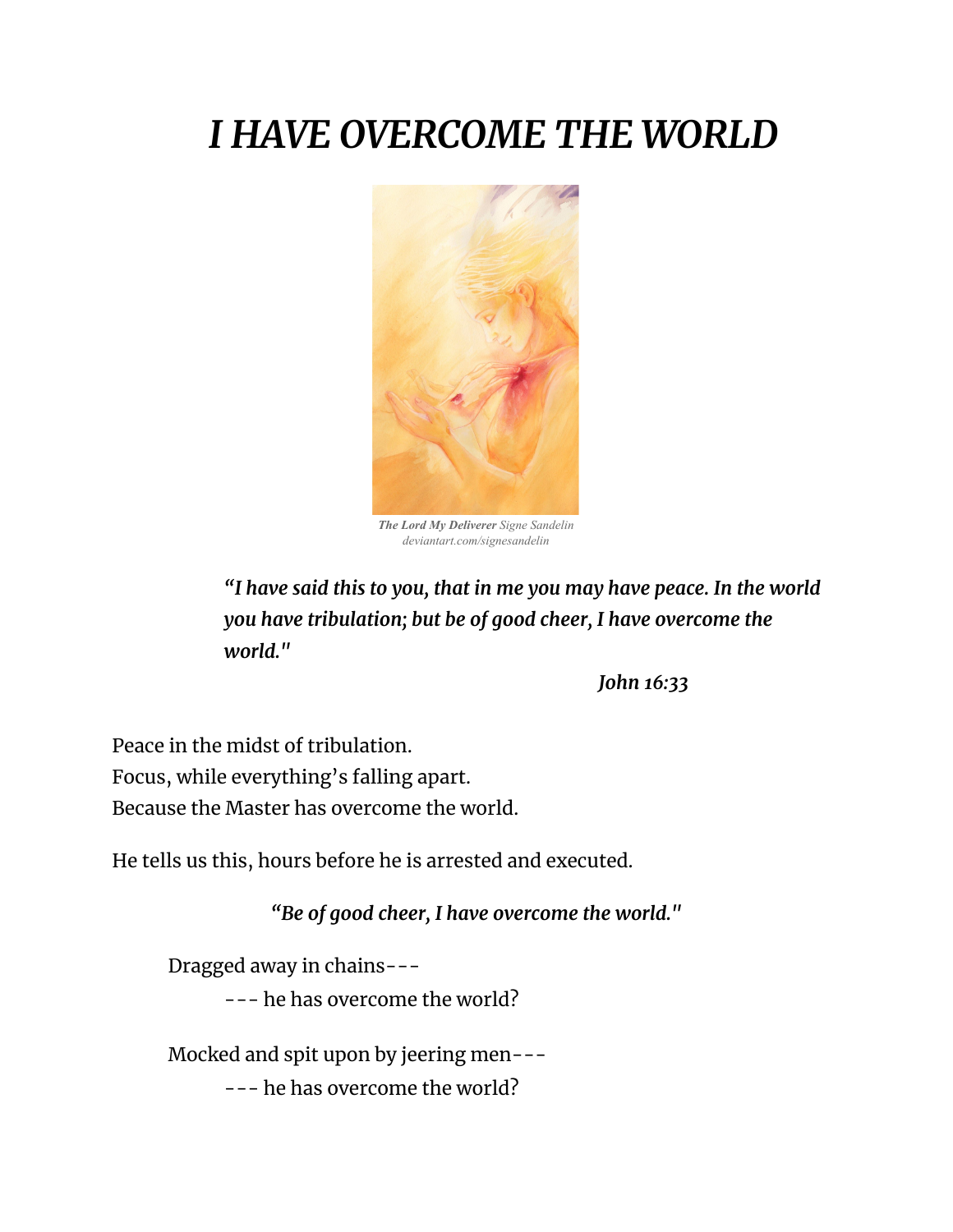*"My God, My God, why hast thou forsaken me!"*

---He has overcome the world?

Yet when he steps out of his tomb as the *Firstborn of the New Creation*, he has indeed overcome the world.



*JOY From Full of Eyes*

#### **He has overcome---**

- ---the Prince of this world.
- ---the curse hanging over the human race.
- ---death itself.



*"Take Heart I am by You" from Full of Eyes*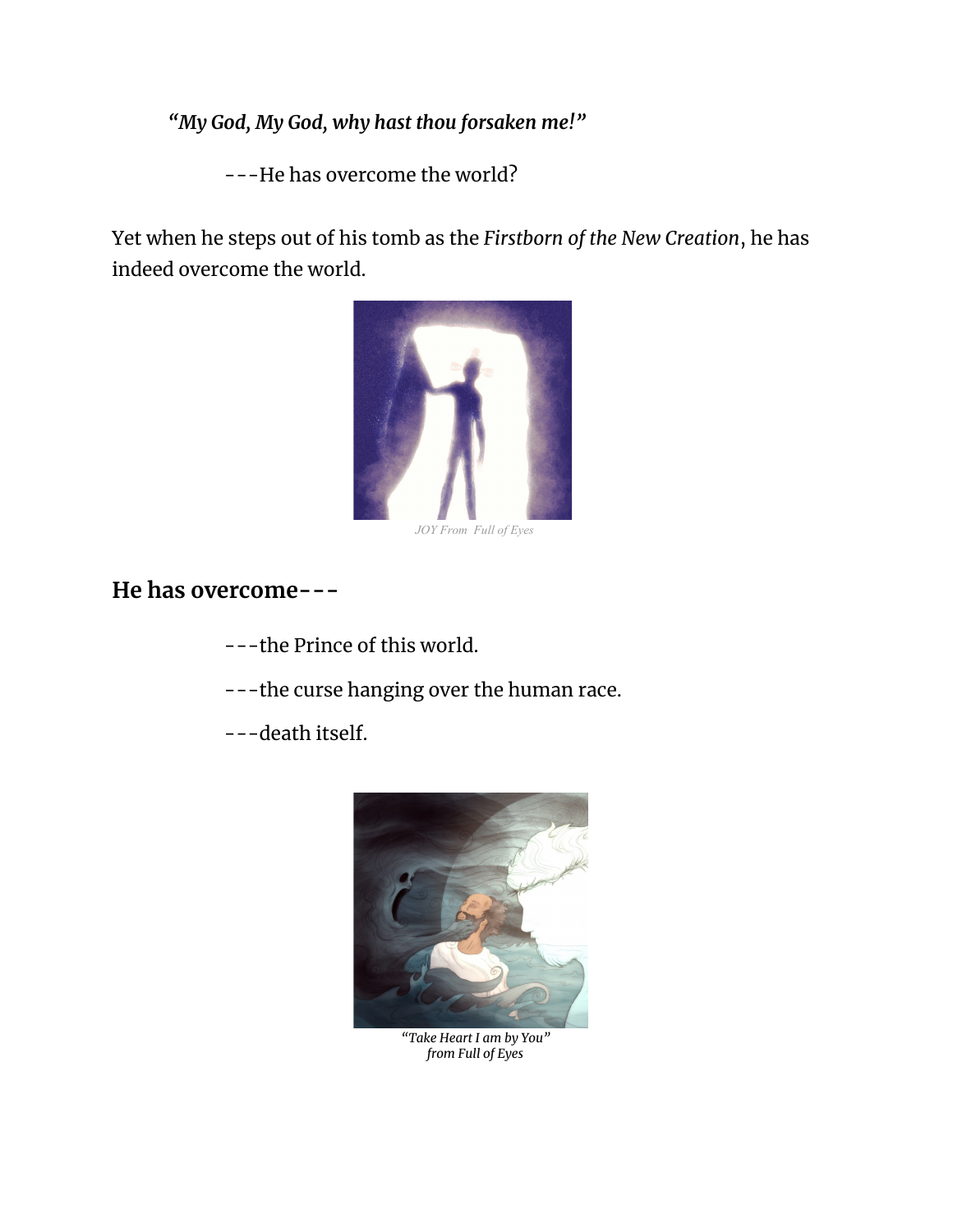The world stumbles on toward its final hour, *unaware of the One who has overcome it*.

Blind to his glory.

Deaf to his call to repentance.

Ignorant of its approaching Day of Accounting.

But to those who have ears to hear, he says,

*"In the world you have tribulation; but be of good cheer, I have overcome the world."*

He never promised us a smooth ride.

He promised that as long as we are in this world we will have tribulation.

## **But we will also have joy.**

*"If you keep my commandments, you will abide in my love, just as I have kept my Father's commandments and abide in his love.*

*These things I have spoken to you, that my joy may be in you, and that your joy may be full."*

*John 15:10-11*

## **We will also have peace.**

*"Peace I leave with you; my peace I give to you; not as the world gives do I give to you. Let not your hearts be troubled, neither let them be afraid."*

*John 14:27*